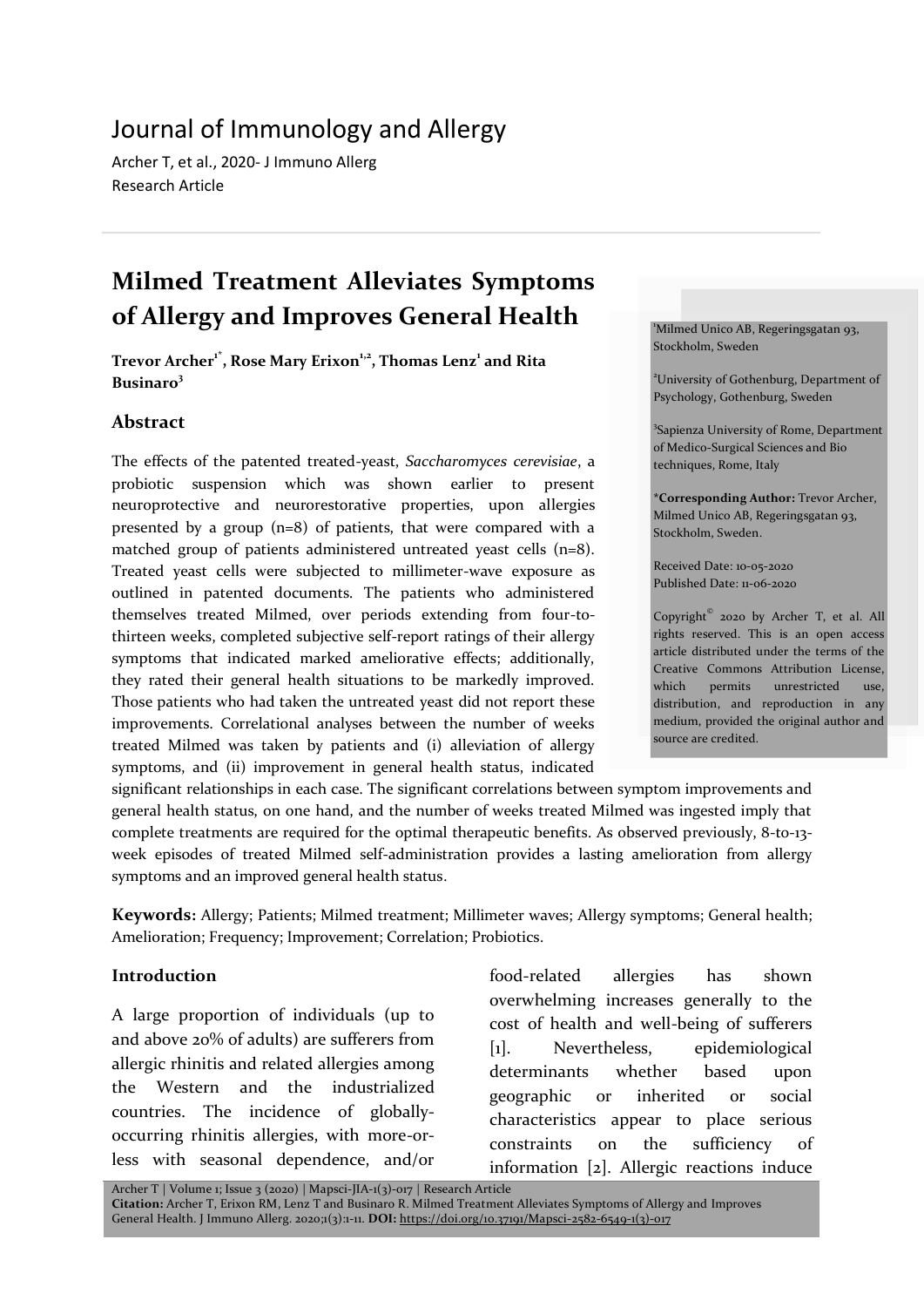recurring inflammatory effects that involve various types of hyperreactivity to otherwise commonly-occurring and neutral substances. These 'allergens', due to their allergy-inducing properties, may involve 'aero-allergens', such as dust mite, mold, tree weed and grass pollen, and 'foodallergens', such as peanuts, milk, egg, soy, wheat, nut and/or fish proteins  $[3-5]$ . These allergy symptoms encompass reddening of the eyes, persistent itchy rashes, nasal itchiness, reactions within the roof of the mouth, throat, eyes, sneezing, a stuffy nose (presenting nasal congestion), and runny noses, tears running from the eyes, shortness of breath, or swelling. Food allergies may present with vomiting, instances of diarrhea, respiratory symptoms and/or anaphylaxis immediately after ingestion of the allergen. Allergyrelated disorders include different instigators of hay fever (allergic rhinitis), asthma, allergic eyes (allergic conjunctivitis), allergic eczema, hives (urticaria), and allergic shock, which is even called anaphylaxis and/or anaphylactic shock [6]. The treatment and convalescence from allergy reactions are remarkable for their diversity, selectivity and lack of sufficient predictability for both sufferers and their eventual caregivers [7- 9]. Due to the increasing levels of allergic reactions among individuals in western industrialized countries the development of evidence-based primary and secondary prevention issues of allergic conditions has been discussed [10]. Performed on yeast culture *Saccharomyces carlsbergensis* strengthen the effect by resorting to synchronization oscillations in the cells when exposed them to millimeter radiation: in this case, the amplitude of sync oscillations could be substantially greater than at bare mutual

synchronization. The 'Millimeter -waves' (MWs) notion applies to a relatively narrow range of electromagnetic waves with wavelengths from 1 to 10 mm, applicable for medical purposes [11-13], such as 'Millimetre Wave Therapy' (MW therapy), 'Extremely High-Frequency EHF therapy', 'Microwave Resonance Therapy' (corresponding to frequencies from 300 to 30 GHz, with 1 GHz=109 oscillation per second). MW therapy has proven effective for the treatment of a wide range of inflammatory ailments, including gastrointestinal diseases [14], diabetes [15], wound healing [16], and homeostasis restoration [17-19], as well as healing infections in laboratory animal studies [20]. Taken together, the above and a wide range of other clinical and laboratory studies have underlined the therapeutic propensities of MW applications over a plethora of inflammatory conditions [21]. Nevertheless, the direct application of millimeter waves, though efficacious, may both potentially and prove damaging to the tissues exposed. It has been observed that specific biological and therapeutic effects of Extremely High Frequency (EHF) electromagnetic fields may be transferred to living organisms by the specially treated suspension of living yeast cells [22,18]. The treatment of yeast cell cultures themselves, as the ''transference-agent,'' provides an agent that has been shown to provide both antiparkinson and anti-neurodegenerative effect [23-25] in addition to an anti-allergy effect [26]. The treatment and preparation of *S. cerevisiae* or *S. carlsbergsis* with electromagnetic waves in the Extreme High Frequency (EHF) range of 30–300 GHz produces a treated yeast extract, given the name Milmed (i.e. Milmed). This treatment was developed through the pioneering work of Golant  $[27,28]$  upon the genesis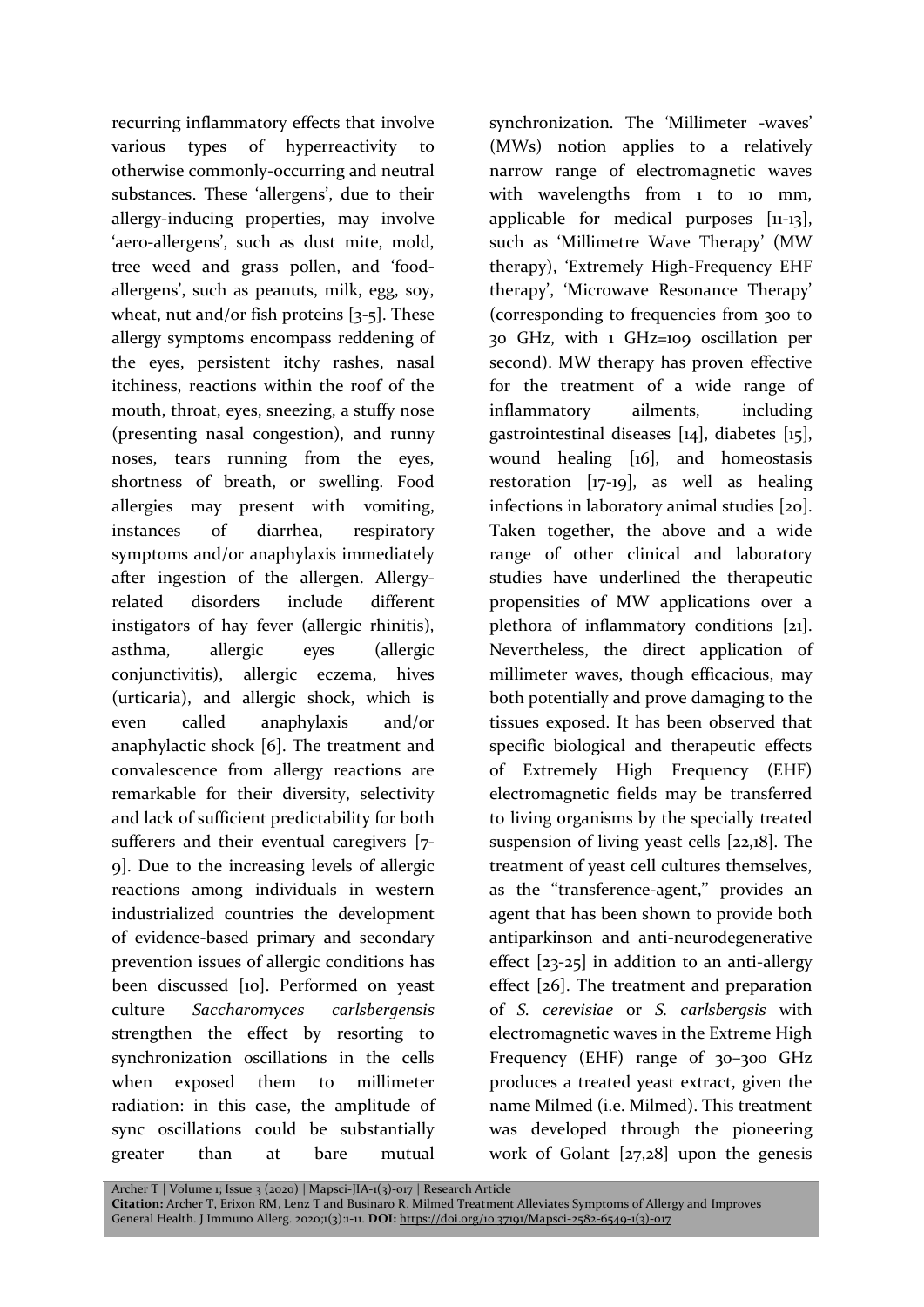and reparation of cells. Nevertheless, the status of EHF, a complementary and/or alternative medicine, remains unproven to some degree albiet with a level of safety, and further experimentation is currently underway, despite the lack of World Health Organisation (WHO) recommendations. The present study presents a follow-up to the 1st study on the effects of treatment with yeast cells according to the patent application (herein referred to as Milmed treatment) upon ongoing allergy symptoms among sufferers [29]. Previously, it was observed that allergy symptoms were alleviated among the patients studied, but in that study, each patient was used as his or her control through which the level of allergy was compared before and after the Milmed treatment. In this study, a control group of patients treated for 8 weeks with a composition comprising untreated yeast cells was compared with a group of patients treated for 4 to 13 weeks (median: 9 weeks) with Milmed, i.e. a composition comprising yeast cells according to the patent application. The procedures and methods applied previously [29] were repeated. The purpose of this study was to (i) test the putative interventional effects of Milmed upon allergy symptoms by comparisons of treated and untreated groups, and (ii) to replicate and extend the findings of the previous study (ibid).

#### **Method and materials**

#### **Un-treated yeast cells**

A liquid composition comprising untreated yeast cells was evaluated in a study performed from April 21 to June 15, 2020. The composition contained *Saccharomyces cerevisiae* (which had not been treated as described in the application) at an amount of 30×106 CFUs/ml suspended in sterilized wort as described in the patent application. "Normal dose" refers to 200 ml of the composition per week.

## **Treated yeast cells**

A liquid composition as described in the patent application was evaluated in a study performed from March 17 to June 24, 2020. The composition contained *Saccharomyces cerevisiae* (DSM 33148) at an amount of 30 × 106 CFUs/ml suspended in sterilized wort as described in the patent application. The yeast cells (*Saccharomyces cerevisiae* (DSM 33148)) had been treated as in the patent application. "Normal dose" refers to 200 ml of the composition per week.

#### **Participants**

Sixteen patients presenting allergic problems (Males=8; Females=8), with ages ranging from 30 to 71-years-of-age (median=45.0), participated in the study.

The patients were recruited through wordof-mouth contacts among associates and acquaintances as well as announcements that identified individuals who expressed interest due to ongoing allergy difficulties, and all expressed the desire to receive some form of respite from their allergy problems, which were debilitating to a greater or lesser degree.

## **The group receiving untreated yeast cells – "Control" group**

Eight patients presenting allergic problems (Males=3; Females=5), aged from 30 to  $65$ years-of-age, were treated with untreated yeast cells for 8 weeks. After 8 weeks, each patient rated the perceived improvement on allergy on a scale of 1 to 10 and the perceived improvement in general health on a scale of 1 to 10.

Archer T | Volume 1; Issue 3 (2020) | Mapsci-JIA-1(3)-017 | Research Article

**Citation:** Archer T, Erixon RM, Lenz T and Businaro R. Milmed Treatment Alleviates Symptoms of Allergy and Improves General Health. J Immuno Allerg. 2020;1(3):1-11. **DOI:** https://doi.org/10.37191/Mapsci-2582-6549-1(3)-017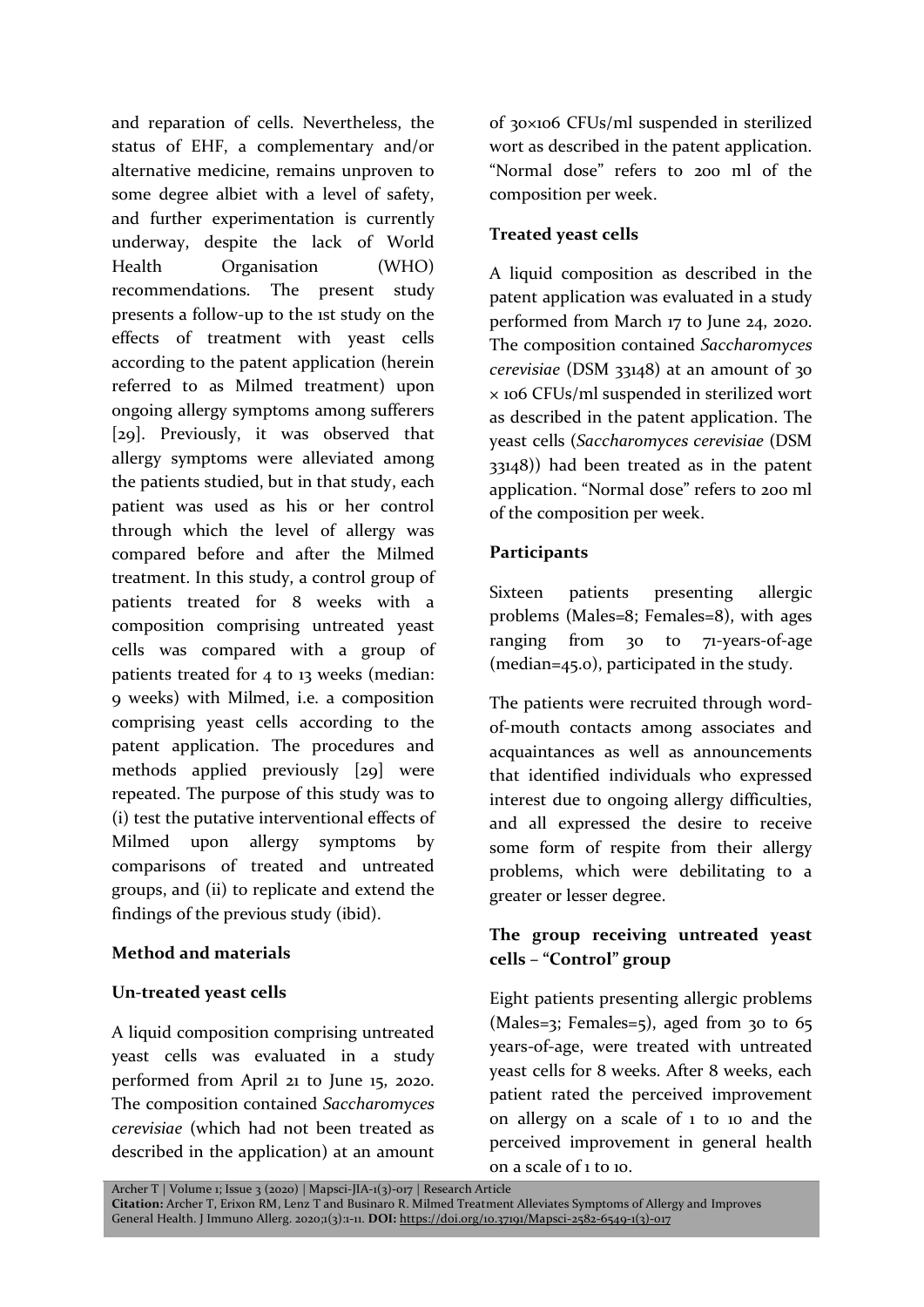## **The group receiving treated yeast cells – "Milmed" group**

Eight patients presenting allergic problems (Males=5; Females=3), aged from 30 to  $71$ years-of-age, was treated with "Milmed" for 4 to 13 weeks. The median treatment time was 9 weeks (see below). After the test period, each patient rated the perceived improvement on allergy on a scale of 1 to 10 and the perceived improvement in general health on a scale of 1 to 10. The median  $(\pm)$ quartile) values were  $9.125 \pm 2.25$ . All patients who were treated for 4-13 weeks reported that they had perceived the same level of improvement on allergy and in general health also after 8 weeks.

## **Patient Data**

## **Untreated Milmed group: Descriptions and individual participants' responses**

## **Patient 1**

Female, 55-years-old, Ex-smoker. Childhood indications; asthma/bronchial problems, allergic rhinitis, food hypersensitivity.

History of allergy: fur, cats, horse and dogs, contact. Throughout the year: rhinorrhea, sneezing; eye itchiness; throat itching. Use of a variety of prescribed medications against fur allergy. Non-genetic. Intake of normal dose from start before breakfast for 8 weeks. Perceived improvement on allergy: the scale of  $1$  to 10 rated self as  $1$  out of 10; Perceived improvement in general health: the scale of 1 to 10 rated self as 1 out  $of 10<sup>-10</sup>$ 

## **Patient 2**

Female, 44-years-old, Non-smoker. Childhood indications; Eczema, asthma/bronchial problems, allergic rhinitis, food hypersensitivity. History of allergy: pollen, hazelnut, apple, kiwi, peach. Seasonal, Mars-September. Symptoms: blocked nose, sneezing, itchiness, redness, and swollen eyes; heavy breathing, shortness of breath, pressure in the chest. Medication: desloratadine. Genetic. The intake of normal dose starts before breakfast for 8 weeks. Perceived improvement on allergy: the scale of 1 to 10 rated self as 1 out of 10; Perceived improvement in general health: the scale of 1 to 10 rated self as 1 out of 10.

# **Patient 3**

Female, 65-years-old, Non-smoker. No childhood indications. History of allergy: pollen, hazelnut. Seasonal, April-May. Symptoms: allergic rhinitis, sneezing; itchiness and watery eyes; itchiness in the throat. Medication: desloratadine. Not genetic. The intake of normal dose starts before breakfast for 8 weeks. Perceived improvement on allergy: the scale of 1 to 10 rated self as 1 out of 10; Perceived improvement in general health: the scale of 1 to 10 rated self as 1 out of 10.

## **Patient 4**

Male, 32-years-old. Non-smoker but snuff. Childhood indications; Eczema, allergic rhinitis. History of allergy: pollen, grass, fur, dog, cat, horse. Seasonal, June-July. Symptoms: allergic rhinitis, blocked nose, impaired sense of smell, sneezing; itchiness, watery and swollen eyes; cough. Medication: antihistamine. Genetic. The intake of normal dose starts before breakfast for 8 weeks. Perceived improvement on allergy: the scale of 1 to 10 rated self as 1 out of 10; Perceived improvement in general health: the scale of 1 to 10 rated self as 2 out of 10.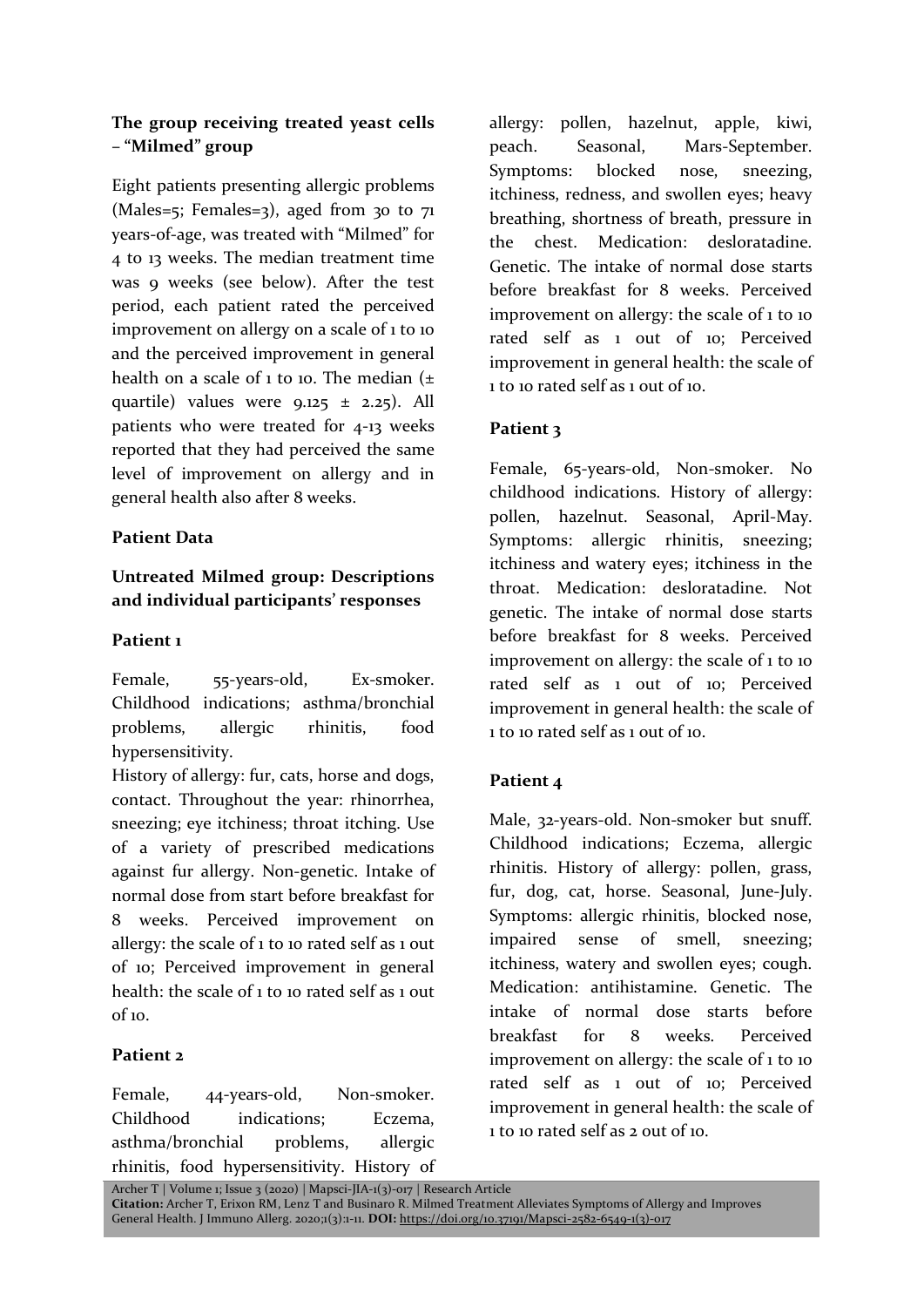## **Patient 5**

Male, 30-years-old. Non-smoker but snuff. Childhood indications; allergic rhinitis, cardiac asthma (the type of coughing or wheezing that occurs with left heart failure). History of allergy: pollen, grass, fur, dog, cat, horse. Seasonal, June-July. Symptoms: allergic rhinitis, blocked nose, impaired sense of smell, sneezing; itchiness, watery and swollen eyes; cough. Medication: antihistamine. Genetic. The intake of normal dose starts before breakfast for 8 weeks. Perceived improvement on allergy: the scale of 1 to 10 rated self as 1; Perceived improvement in general health: the scale of 1 to 10 rated self as 2.

## **Patient 6**

Female, 44-years-old, Non-smoker. Childhood indications: asthma/bronchial problems, allergic rhinitis. History of allergy: pollen and grass. Seasonal, May-August. Symptoms: allergic rhinitis, sneezing; itchiness, redness, and swollen eyes. Medication: desloratadine, rhinocort. Non-genetic. The intake of normal dose starts before breakfast for 8 weeks. Perceived improvement on allergy: the scale of 1 to 10 rated self as 2 out of 10; Perceived improvement in general health: the scale of 1 to 10 rated self as 2 out of 10.

## **Patient 7**

Male, 31-years-old. Smoker and snuffer. Childhood indications: allergic rhinitis. History of allergy: pollen, dog fur. Seasonal, Mars-September. Symptoms: blocked nose, sneezing; itchiness in eyes; cough. The intake of normal dose starts before breakfast for 8 weeks. Perceived improvement on allergy: the scale of 1 to 10 rated self as 2; Perceived improvement in general health: the scale of 1 to 10 rated self as 5, more alert.

#### **Patient 8**

Female, 49-years-old, Non-smoker but snuff user. Childhood indications: eczema. History of allergy: pollen. Seasonal, Mars-October. Symptoms: allergic rhinitis; itchiness in eyes; cough, shortness of breath. Medication: cyklokapron. The intake of normal dose starts before breakfast for 8 weeks. Perceived improvement on allergy: the scale of 1 to 10 rated self as 3 out of 10; Perceived improvement in general health: the scale of 1 to 10 rated self as 3 out of 10, reduced bowel- and/or stomach illness/disorders.

## **Treated Milmed group: participants' descriptions and responses**

#### **Patient 1**

Male, 47-years-old, Non-smoker. Childhood indications; allergic rhinitis. History of allergy: pollen, grass, horses. Seasonal, May-September. Symptoms: blocked nose, sneezing; itchiness in eyes; irritation and itchiness in the throat. Medication: insulin, blood pressure medication. Non-genetic. Intake of normal dose starts before breakfast for 13 weeks. Perceived improvement on allergy, the scale of 1 to 10 rated self as 9; perceived improvement in general health, the scale of 1 to 10 rated self as 9, more alert, fewer colds; infections; stomach and bowel disorder; improved sleep since Milmed treatment.

#### **Patient 2**

Male, 71-years-old, Non-smoker. No childhood indications. History of allergy: pollen, dog, cat, horse, odors and mold.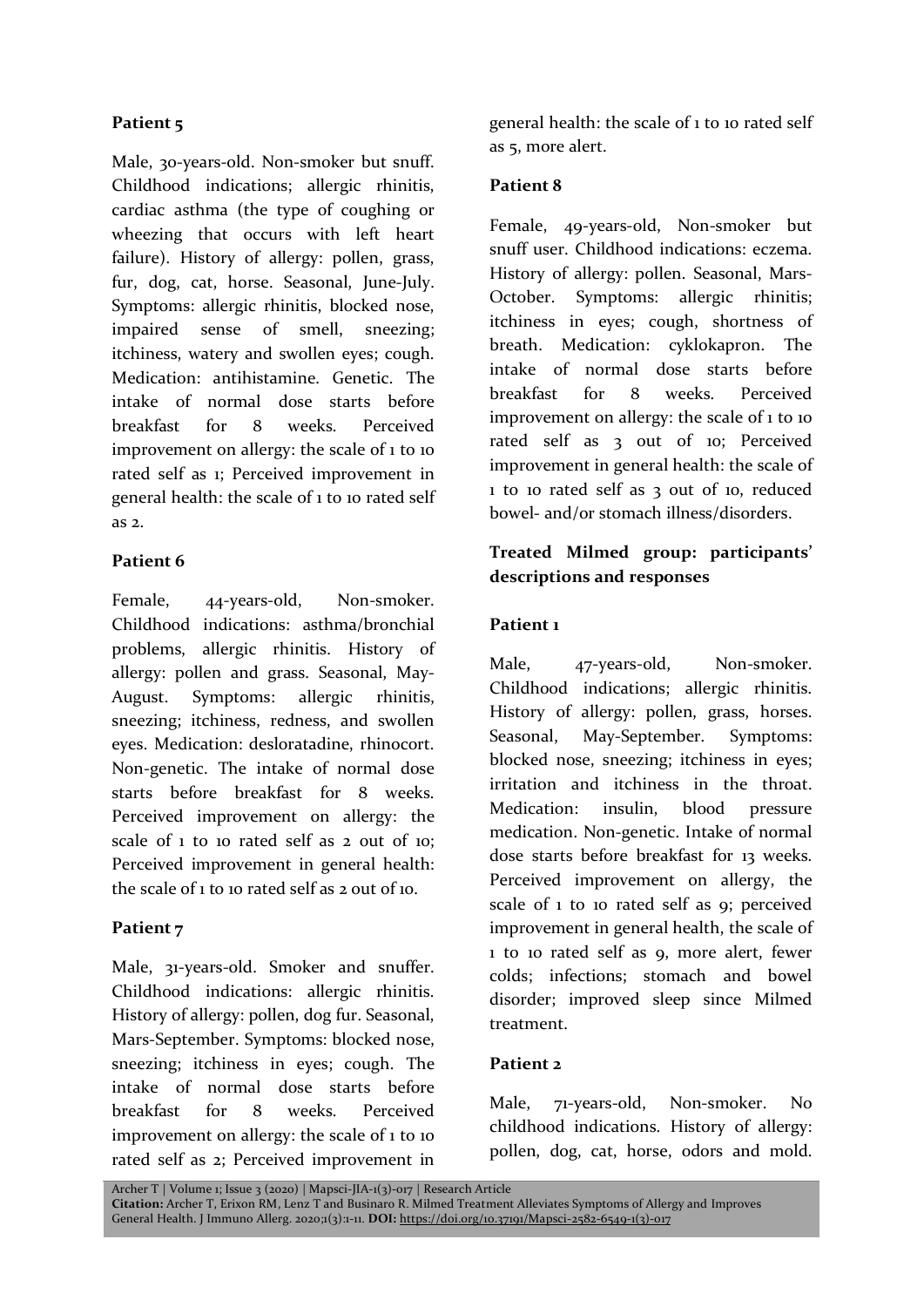Seasonal, May-July. Symptoms: allergic rhinitis, sneezing; redness, itchiness and watery eyes; loose mucus. Not genetic. The intake of normal dose starts before breakfast for 10 weeks. Perceived improvement on allergy, the scale of 1 to 10 rated self as 10; Perceived improvement in general health, the scale of 1 to 10 rated self as 8, fewer infections, colds, and pain in the body since Milmed treatment.

#### **Patient 3**

Male, 42-years-old, Non-smoker but snuff. No childhood indications. History of allergy: pollen. Seasonal, April-May. Symptoms: allergic rhinitis, sneezing, lower sense of smell; redness, and watery eyes. Medication; antihistamines. Intake of normal dose start before breakfast for 10 weeks, missed treatment one week. Perceived improvement on allergy, the scale of 1 to 10 rated self as 8; Perceived improvement in general health, the scale of 1 to 10 rated self as 3, fewer colds since Milmed treatment.

#### **Patient 4**

Female, 41-years-old, 'Party-smoker'. No childhood indications. History of allergy: pollen, cat, chemicals, scents. Seasonal, Mars-September. Symptoms: allergic rhinitis, sneezing, blocked nose. All year January-December; itchiness in eyes; shortness of breath, difficulty breathing. Medication: gabapentin, saroten, esomeprazole, and diclofenac. Genetic. Intake of normal dose starts before breakfast for 4 weeks. Perceived improvement on allergy, the scale of 1 to 10 rated self as 5 out of 10; perceived improvement in general health, the scale of 1 to 10 rated self as 5 out of 10 since Milmed treatment.

#### **Patient 5**

Male, 63-years-old, Non-smoker but snuff user. Childhood indications; eczema. History of allergy: pollen, dust, cat, scents. Seasonal, April-July. Symptoms: allergic rhinitis, sneezing, blocked nose, lower and ceased sense of smell; redness, itchiness, swollen and watery eyes; hoarseness, wheezing in the chest, loose and thick mucus. Medication; enalapril STADA. Not genetic. Intake of normal dose start before breakfast for 8 weeks, missed one week. Perceived improvement on allergy, the scale of 1 to 10 rated self as 8; perceived improvement in general health, the scale of 1 to 10 rated self as 8, fewer infections, eczema, skin rash and itchiness since Milmed treatment.

#### **Patient 6**

Female, 52-years-old, Non-smoker exposed to passive smoking. Childhood indications: allergic rhinitis, food sensitivity. History of allergy: pollen, dust, cold air. Symptoms: allergic rhinitis, sneezing (April-August); itchiness, redness, and swollen eyes (May-August). Dust and cold air, January-December. Medication: sumatriptan, migraine medication. Genetic. Intake of normal dose starts before breakfast for 8 weeks. Perceived improvement on allergy, the scale of  $1$  to 10 rated self as  $7$ , out of 10; perceived improvement in general health, the scale of 1 to 10 rated self as 7 out of 10, more alert, fewer colds and pain in the body, better sleep since Milmed treatment.

## **Patient 7**

Female, 46-years-old, Non-smoker. Childhood indications; allergic rhinitis, food sensitivity. History of allergy: pollen, grass, dog, cat, horse, fur, mites, dust, cold air, physical effort. Symptoms: blocked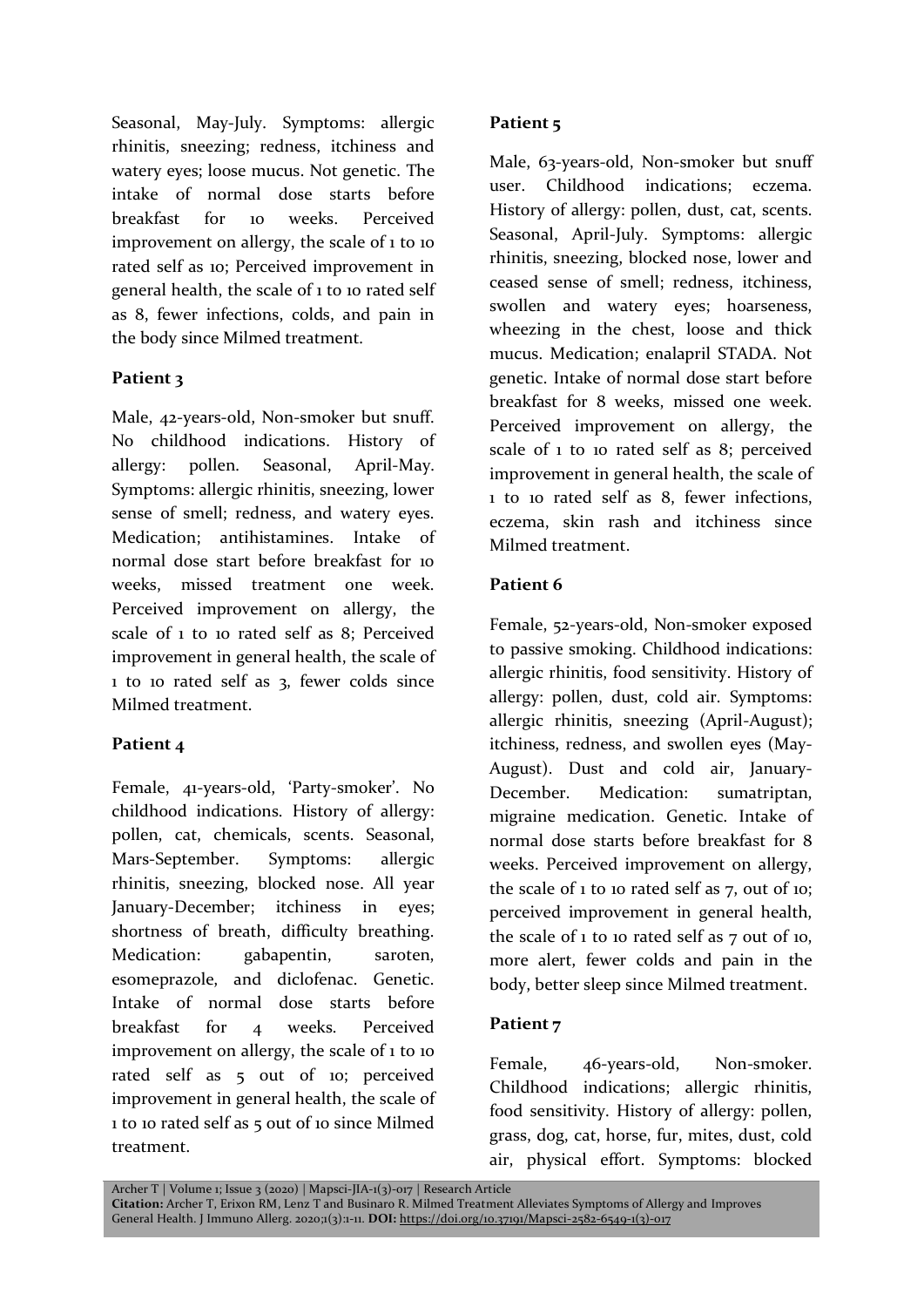nose, sneezing, impaired sense of smell (January-December); itchiness, watery, and swollen eyes (April-September); wheezing in the chest, tough mucus, heavy breathing, difficult to breathe, pressure over the chest (January-December). Nongenetic. The intake of normal dose starts before breakfast for 8 weeks. Perceived improvement on allergy, the scale of 1 to 10 rated self as 10, out of 10; perceived improvement in general health, the scale of 1 to 10 rated self as 9 out of 10, more alert, fewer colds and improved sleep since Milmed treatment.

#### **Patient 8**

Male, 30-years-old, Non-smoker but snuff user. Childhood indications: asthma/bronchial problems, allergic rhinitis. History of allergy: pollen, dust, cold air. Seasonal, April-September. Symptoms: allergic rhinitis, sneezing, blocked nose, lower and ceased sense of smell; redness, itchiness and watery eyes; irritation in throat; coughing, hoarseness, pressure on the chest, heavy breathing, loose and thick mucus. Medication, antihistamines. Non-genetic. Intake of normal dose start before breakfast for 10 weeks. Perceived improvement on allergy, the scale of 1 to 10 rated self as 10; perceived improvement in general health, the scale of 1 to 10 rated self as 10, more alert, fewer colds since Milmed treatment.

#### **Results**

The efficacy of Milmed treatment over at least 8 weeks was tested for by the patients' responses to several questionnaire health items, including:

Patients' subjective judgments concerned the following questions

A. Have you experienced any improvement due to the treatment associated with the alleviation of your allergy symptoms? Scale  $1$  to  $10$  ( $1=$ no improvement; 10=symptom free).

B. Have you experienced any improvement due to the treatment in your general health status? Scale 1 to 10 (1=no improvement; 10=large improvement).

The present results indicate clear evidence that the Milmed treatment markedly alleviated allergy symptoms among the patients who received compositions comprising treated *Saccharomyces cerevisiae* as described in the patent application.

Table 1. Responses of Milmed-treated (N=8) and Non-treated (N=8) patients presenting allergy symptoms and health characteristics.

| Group                                                              | Self-assessed Allergy level<br>improvement on a scale from 1 to 10 | Self-assessed General Health<br>Improvement on a scale from 1 to 10 |  |  |
|--------------------------------------------------------------------|--------------------------------------------------------------------|---------------------------------------------------------------------|--|--|
| <b>Treated</b><br>("Milmed" group)                                 | $8.38 \pm 0.62$ **                                                 | $7.38 \pm 0.82$ **                                                  |  |  |
| Non-treated (Control group)                                        | $1.50 \pm 0.26$                                                    | $2.25 \pm 0.49$                                                     |  |  |
| $*$ p<0.02; $*$ $*$ p<0.01, pairwise t-tests, independent samples. |                                                                    |                                                                     |  |  |

Archer T | Volume 1; Issue 3 (2020) | Mapsci-JIA-1(3)-017 | Research Article **Citation:** Archer T, Erixon RM, Lenz T and Businaro R. Milmed Treatment Alleviates Symptoms of Allergy and Improves General Health. J Immuno Allerg. 2020;1(3):1-11. **DOI:** https://doi.org/10.37191/Mapsci-2582-6549-1(3)-017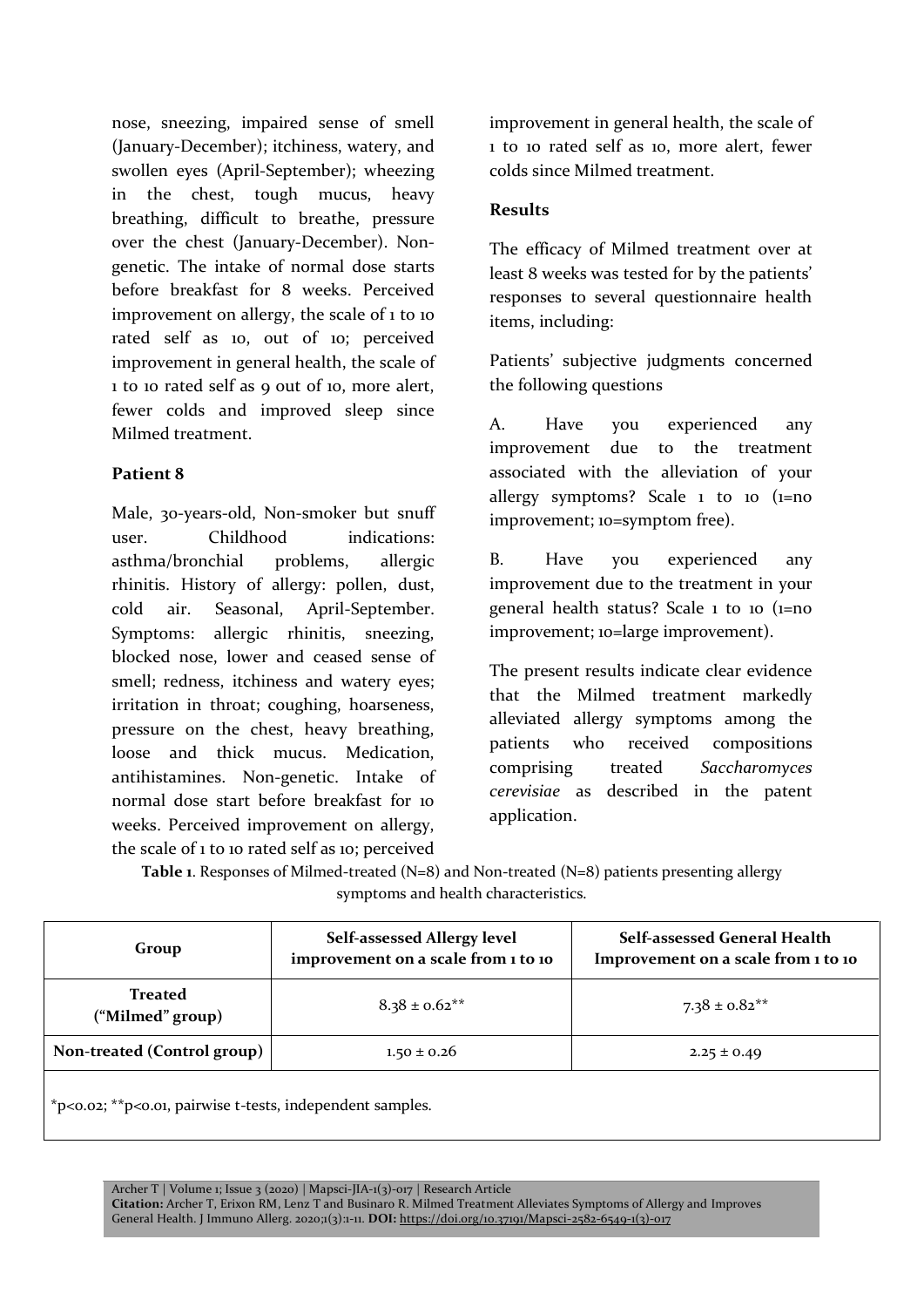Thus, Table 1 indicates that there were both self-assessed allergy level significant improvements and self-assessed general health level improvements in comparison with the non-treated control group.

Due to extraneous circumstances, it was observed that not all the patients in the treated group were about to ingest the Milmed compound, as planned, on every week of the treatment period. Thus, correlational analyses were performed whereby the relationship of the number of weeks Milmed was taken by each patient and the self-assessed allergy level improvement, on one hand, and, selfassessed general health level improvements, on the other hand, were assessed**.**

**Table 2:** Pearson correlations analysis between Milmed number of treatment weeks and alleviation of allergy symptoms<sup>1</sup> and improvement in general health<sup>2</sup> by treated patients.

| <b>Number of Treatment</b><br>$R = 0.624*$<br>$R = 0.656*$ |       | Treatment Result <sup>1</sup><br>(allergy improvement) | Treatments Result <sup>2</sup><br>(health improvement) |  |
|------------------------------------------------------------|-------|--------------------------------------------------------|--------------------------------------------------------|--|
|                                                            | weeks |                                                        |                                                        |  |

\*p < 0.05, one-tailed t-test.

With the exception of one patient, who had only consumed the Milmed during a fourweek period and therewith expressed only 50 percent alleviation, all the patients' evidenced marked improvements from their allergy symptoms, in most instances were symptom-free. In this context, the improvements in general health levels occasioned by the Milmed treatment were shown to be related to the number of weeks the treatment was taken (see Table 2, above). Once again, as observed with the former group of allergy patients [29], the therapeutic amelioration of patients' allergy symptoms, due to Milmed treatment, may be explained through the vagaries of the Milmed availability to these patients resulting from extraneous factors.

#### **Discussion**

The results of the present study may be summarized, as follows:

(i) Milmed treatment over the 10-week period improved markedly or abolished the extent of the allergies afflicting patients in the treatment group.

(ii) Milmed treatment over the 10-week period improved markedly the general health experience of the patients in the treatment group.

(iii) Among patients treated with Milmed, the level of allergy alleviation and general health status was related directly to the number of weeks they had taken the compound, as indicated by the correlational analysis (see Table 2).

The 'biotransference' of extremely high frequency-millimeter waves (EHF-MW), either directly or through the medium of treated yeast cells, was shown previously to engender therapeutic anti-inflammatory benefits. Biotransferance refers to the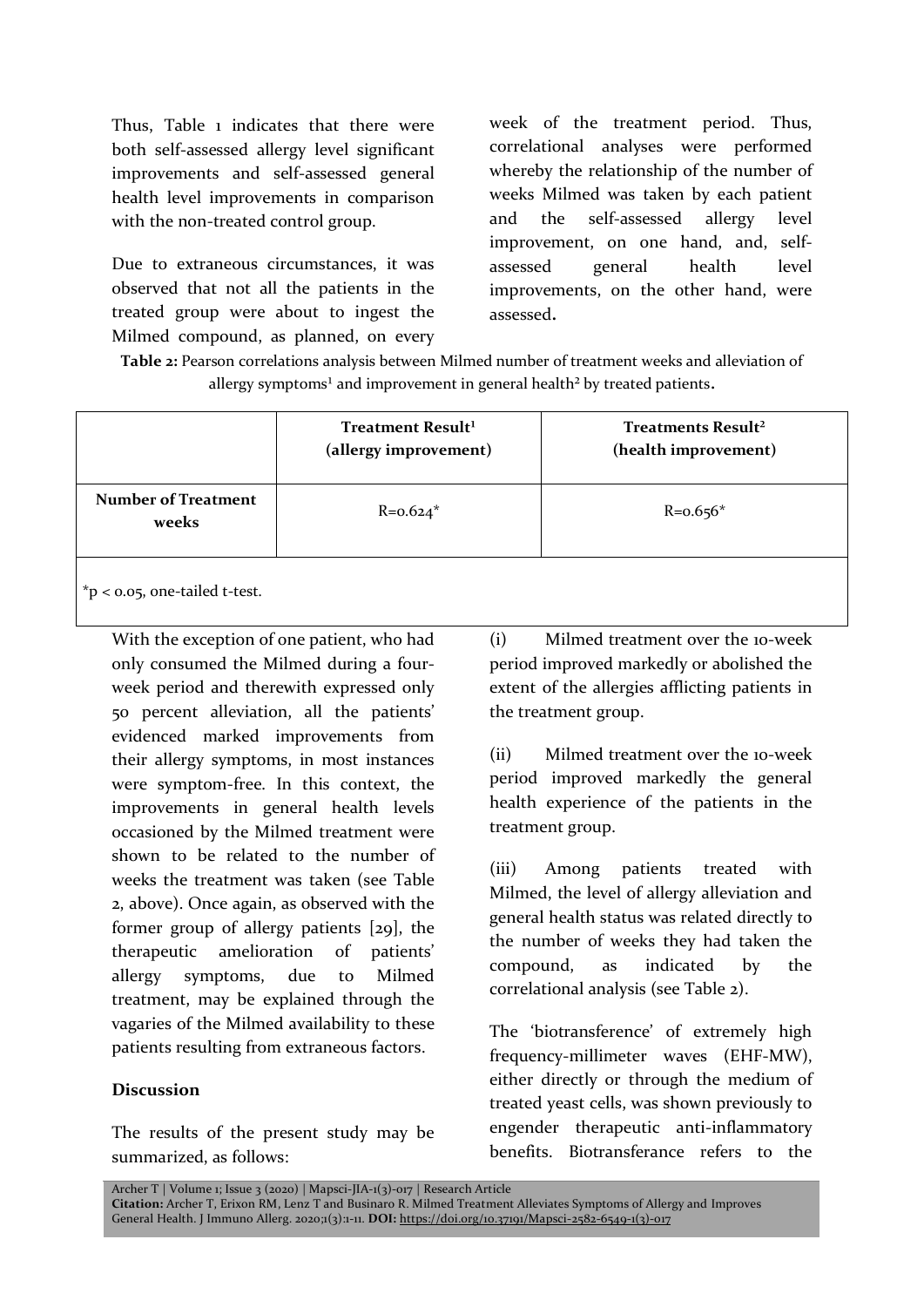process through which a chemical or an element or even a living organism, such a yeast cells as probiotics, are absorbed from one organism by another, either through consumption or administration. The effect of MW interventions for immunologic conditions has been noted previously (see above), whereas other formulations for specific yeast-transference treatments have been found also to alleviate inflammatory conditions. Within this biologic context, it was observed in BALB/c laboratory mice that epicutaneous exposure to protein allergens together with staphylococcal enterotoxin B induced a T-helper (Th)-2 dominant immune response (Th2 response) co-occurring with atopic dermatitis-like inflammation. However, oral administration of *Saccharomyces cerevisiae* legume-fermented product (SCLFP) attenuated the Th2 response observed through the reduced thickening of the epidermis, decreased eosinophil infiltration and lower levels of Il-5, Il-13 and CXCL11 expression in comparison with the control groups. The emergence of Milmed as a probiotic therapeutic entity in combination with burgeoning evidence for probiotic efficacy for anti-allergy/antiinflammatory actions may imply profound benefits for these conditions [30,31].

The status of Milmed is a probiotic, ingested as a suspension of yeast cells, the health advantages of which have been addressed previously [26]. Probiotics are live organisms present in foods, which yield health benefits related to their interactions with the gastrointestinal tract. In the MPTP-mouse model of Parkinsonism [24,25], it was observed the milmed-physical exercise combination restored repeatedly both functional motor activity and dopamine concentrations, as

well as increasing markedly the levels of brain-derived neurotrophic factor (BDNF) in motor cortex regions. The antiinflammatory effects of probiotic therapies have been documented [32,33]. Under laboratory conditions, as opposed to providing sufferers with the probiotic compound to-be-ingested in the home environment, both immunologically stabilizing and anti-allergy alleviation was observed [34,35]. In this regard, the selection of particular probiotic strains, e.g. Saccharomyces cerevisiae and/or *Saccharomyces carlsbergensis*, induce actions upon the multiple, diversified and, as yet mainly undefined immune tolerance mechanisms [36]. Several different mechanisms have been studied, e.g. generation of cytokines from activated pro-T-helper type 1 after bacterial contact, regarding the anti-allergic effects of probiotics in the stabilization of neuroimmunomodulatory activity and are currently under consideration [37]. Finally, several in vitro analyses have shown that Milmed induces anti-inflammatory in laboratory models utilizing lipopolysaccharides (LPS) as the proinflammatory component (unpublished data).

## **Conclusion**

(a) The allergy level of patients receiving Milmed (*Saccharomyces cerevisiae* treated as described in the patent application) was improved by the Milmed treatment (8.38 versus 1.50, see Table 1).

(b) The general health experience of patients receiving Milmed (*Saccharomyces cerevisiae* treated as described in the patent application) was markedly improved  $(7.38)$ versus 2.25, see Table 1).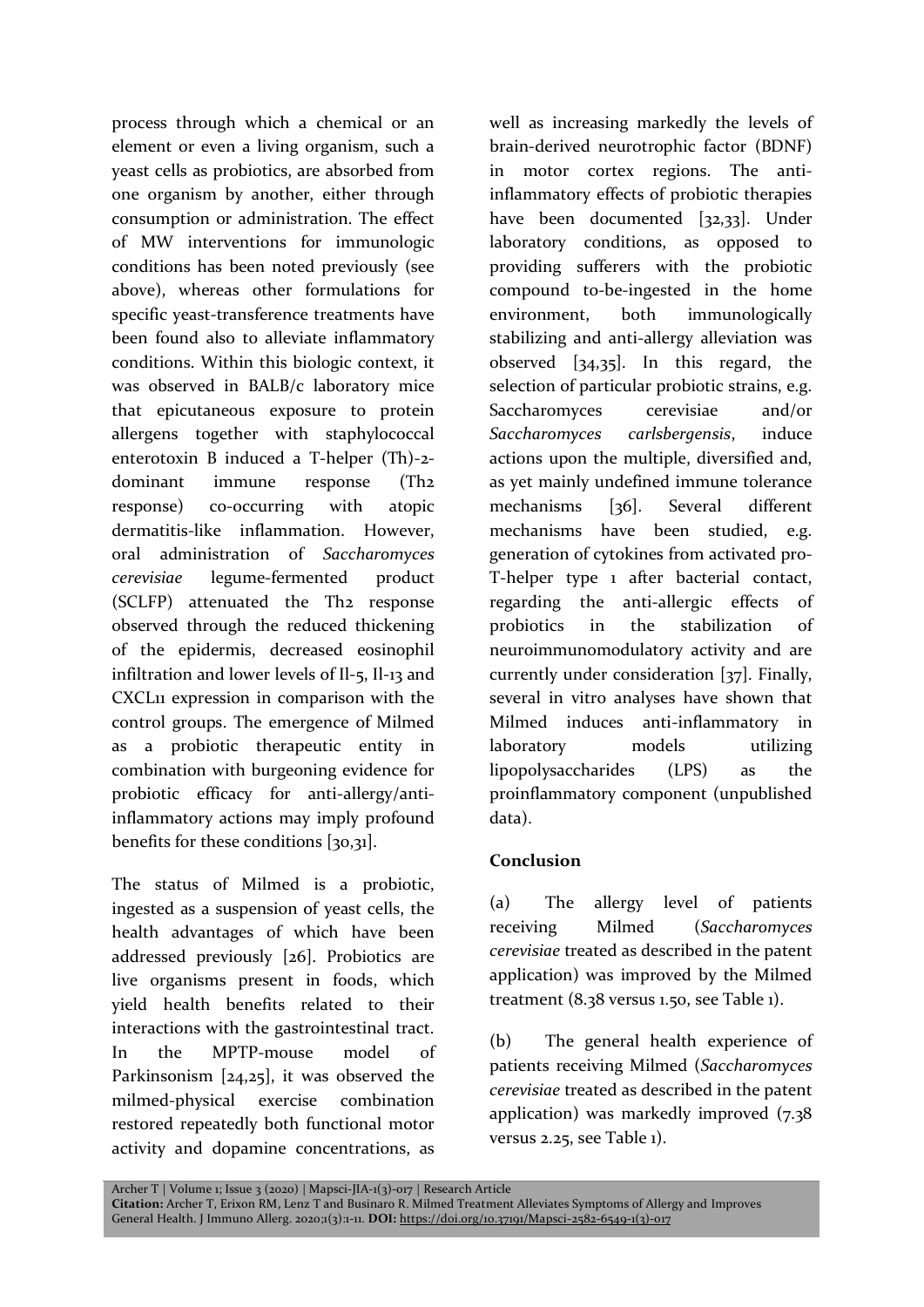(c) Both alleviation from allergy symptoms and general health status were related to the number of weeks the treated Milmed was ingested.

#### **Limitations**

In the previous study [29], an untreated Milmed paired control group was not **References**

included due to ethical considerations. In the present case, those considerations were laid aside and the appropriate control group was included. Nevertheless, due to limited resources, only eight allergysufferers could be included in each group, a situation which implies that, despite the result, the power of the study was low.

- 1. Loh W, Tang ML. The epidemiology of food allergy in the global context. Int J Environ Res Public Health. 2018;15(9):2043.
- 2. Ruokolainen L, Paalanen L, Karkman A, Laatikainen T, Von Hertzen L, Vlasoff T, et al. Significant disparities in allergy prevalence and microbiota between the young people in Finnish and Russian Karelia. Clin Exp Allergy. 2017;47(5):665-74.
- 3. Deifl S, Bohle B. Factors influencing the allergenicity and adjuvanticity of allergens. Immunotherapy. 2011;3(7):881-93.
- 4. Biedermann T, Winther L, Till SJ, Panzner P, Knulst A, Valovirta E. Birch pollen allergy in Europe. Allergy. 2019;74(7):1237-48.
- 5. Bousquet J, Bedbrook A, Czarlewski W, Onorato GL, Arnavielhe S, Laune D, et al. Guidance to 2018 good practice: ARIA digitally-enabled, integrated, person-centred care for rhinitis and asthma. Clin Transl Allergy. 2019;9(1):1-9.
- 6. FLORINCESCU-GHEORGHE NA, POPESCU F, DO ALEXANDRU FP. The Prevalence of Allergic Rhinitis to Ambrosia Elatior in Oltenia Area and the Association with Allergic Conjunctivitis or Asthma. Curr Health Sci J. 2019;45(1):66.
- 7. Bernstein DI, Schwartz G, Bernstein JA. Allergic rhinitis: mechanisms and treatment. Immunol Allergy Clin. 2016;36(2):261-78.
- 8. Numminen J. Allergic rhinitis. Duodecim; laaketieteellinen aikakauskirja. 2017;133(5):473-8.
- 9. Sicherer SH, Sampson HA. Food allergy: a review and update on epidemiology, pathogenesis, diagnosis, prevention, and management. J Allergy Clin Immunol. 2018;141(1):41-58.
- 10. Muche-Borowski C, Kopp M, Reese I, Sitter H, Werfel T, Schäfer T. German Society for Allergology and Clinical Immunology (DGAKI); Society of German Allergologists (ADA); German Society for Pediatric and Adolescent Medicine (DGKJ); German Society of Dermatology (DDG); German Society of Pediatric Allergology (GPA). Allergy prevention. J Dtsch Dermatol Ges. 2010;8(9):718-24.
- 11. Devyatkov N, Arzumanov Y, Betzkii O, Lebedeva N. Use of patently-controlled double-blind trials, MW therapy may low-intensity electromagnetic millimeter waves in medicine. Become an inexpensive and non-invasive adjunct 10th Russian Symposium Millimeter Waves in Medicine therapy or even a monotherapy for some diseases. Biology. Moscow, Russia. 1995;6-8.
- 12. Efimov AS, Sit'ko SP. The theory of the sanatogenesis (the mechanism of the therapeutic effect) of microwave resonance therapy. Likars' ka sprava. 1993:111-5.
- 13. Dremuchev VA. Millimeter wave therapy in the outpatient Klinicheskaya Meditsina. 1994; 72:12-15.
- 14. Kutsenok V, Nikula T, Stechenko L. Ultrastructural features electromagnetic radiation of EHF-range on wound healing of duodenal mucosa in peptic ulcer patients treated with Fundamental and applied aspects of the use of millimeter electromagnetic radiation of the EHF-range. Likarska Sprava electromagnetic radiation in medicine, Kiev, Ukraine. 1995;5(6):93-7.
- 15. Efimov A, Ugarov B, Epshtein E, Zubkova S, Levenets L, 1979;2:65-8. Naumenko V, Efimov D, Danilova A. The effect of microwave resonance therapy on clinical and metabolic 56. Kabisov R. Millimeter waves in oncology: reality, problems, prospectives. Millimetrovye Volny v Biologii i Meditsine indices of diabetic patients. Terapevticheskij Arkhiv 1991;1992;1:55-61;63:51-4.
- Archer T | Volume 1; Issue 3 (2020) | Mapsci-JIA-1(3)-017 | Research Article 16. Shaposhnikov Y, Devyatkov N, Kamenev Y, Sarkisyan A, Toropov Y, Khomenko V. Clinical evaluation of use of low- Symposium 'Millimeter Waves in Medicine and Biology', Moscow, Russia, 1995:66–7. High intensity millimeter radiation in patients with infected wounds of limbs. In: Devyatkov N, ed. Millimeter

**Citation:** Archer T, Erixon RM, Lenz T and Businaro R. Milmed Treatment Alleviates Symptoms of Allergy and Improves General Health. J Immuno Allerg. 2020;1(3):1-11. **DOI:** https://doi.org/10.37191/Mapsci-2582-6549-1(3)-017